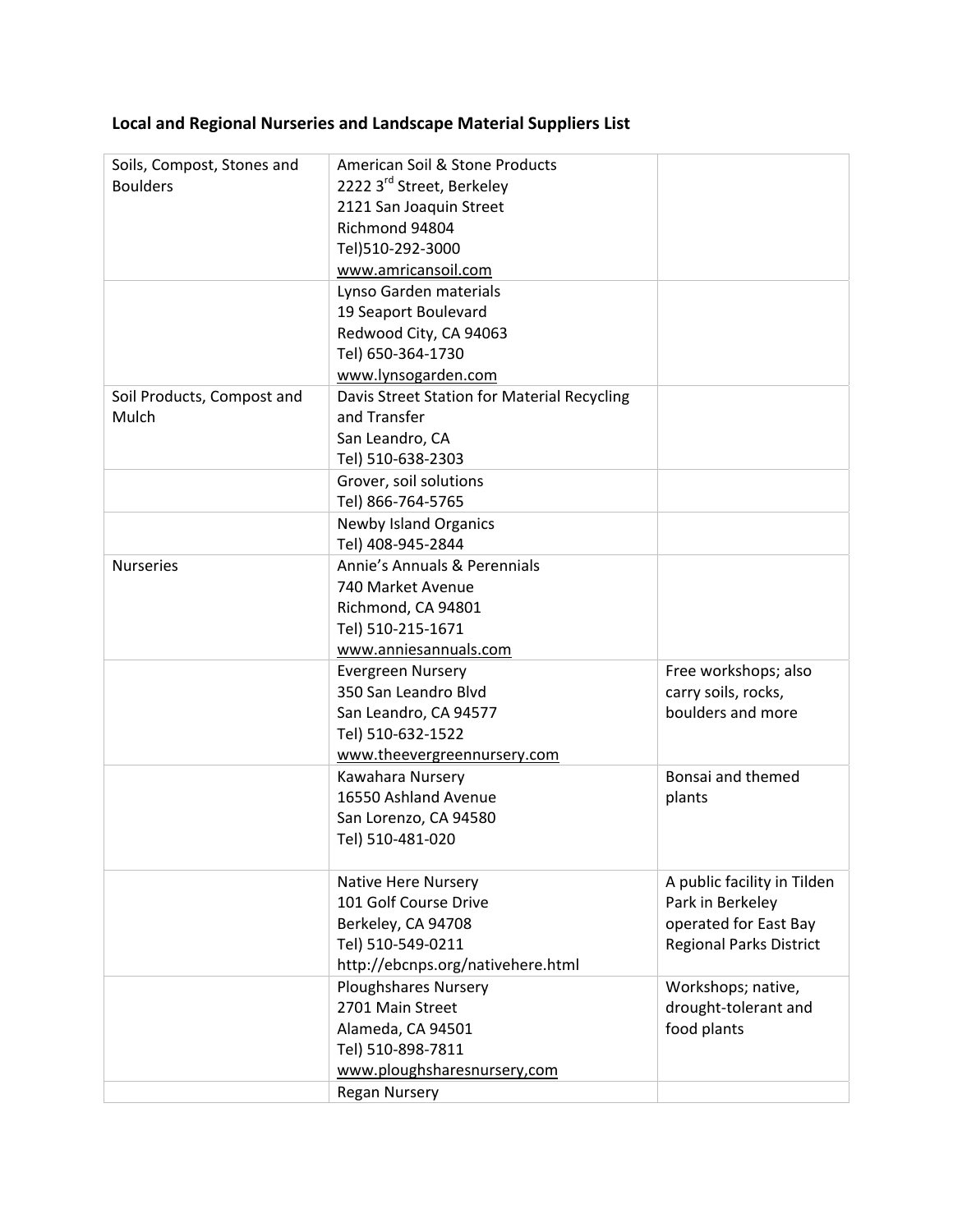|                                 | 4268 Decoto Road                          |                      |
|---------------------------------|-------------------------------------------|----------------------|
|                                 | Fremont, CA 94555                         |                      |
|                                 | 510-797-3222                              |                      |
|                                 | www.regannursery.com                      |                      |
|                                 | The Watershed Nursery                     |                      |
|                                 | 601-A Canal Blvd                          |                      |
|                                 |                                           |                      |
|                                 | Richmond, CA 94804                        |                      |
|                                 | Tel) 510-234-2222                         |                      |
|                                 | www.thewatershednursery.com               |                      |
|                                 | Yerba Buena Native Plant Nursery          |                      |
|                                 | (excellent website as a resource library) |                      |
|                                 | 19500 Skyline Boulevard                   |                      |
|                                 | Woodside, CA 94062                        |                      |
|                                 | Tel) 650-851-1668                         |                      |
|                                 | www.yerbabuenanursery.com                 |                      |
| On-line California native plant | www.baynatives.com                        | Growing grounds, not |
| nursery                         |                                           | open to public       |
| Sodded Lawn, turf seeds and     | Clyde Robin Seed Company                  |                      |
| other wildflower and greass     | Castro Valley, CA                         |                      |
| seeds                           | 510-785-0425                              |                      |
|                                 | www.clyderobin.com                        |                      |
|                                 | <b>Pacific Coast Seed</b>                 |                      |
|                                 | Livermore, CA                             |                      |
|                                 | 925-373-4417                              |                      |
|                                 | www.pcseed.com                            |                      |
| Irrigation                      | Home Depot                                |                      |
|                                 | 21787 hesperian Blvd                      |                      |
|                                 | Hayward, CA 94541                         |                      |
|                                 | Tel) 510-887-8544                         |                      |
|                                 |                                           |                      |
|                                 | www.homedepot.com                         |                      |
|                                 | <b>Urban Farmer Store</b>                 | Free Irrigation      |
|                                 | 2121 San Joaquin Street                   | workshops for        |
|                                 | Richmond, CA 94804                        | homeowners and       |
|                                 | Tel) 510-524-1604                         | professionals        |
|                                 | www.urbanfarmerstore.com                  |                      |
|                                 | www.rainbird.com                          |                      |
|                                 | www.toro.com                              |                      |
|                                 | www.hunterindustries.com                  |                      |
|                                 | www.mrdrip.com/microsprinklers.htm        |                      |
|                                 | www.blu-lock.com                          |                      |
|                                 | www.etwater.com                           |                      |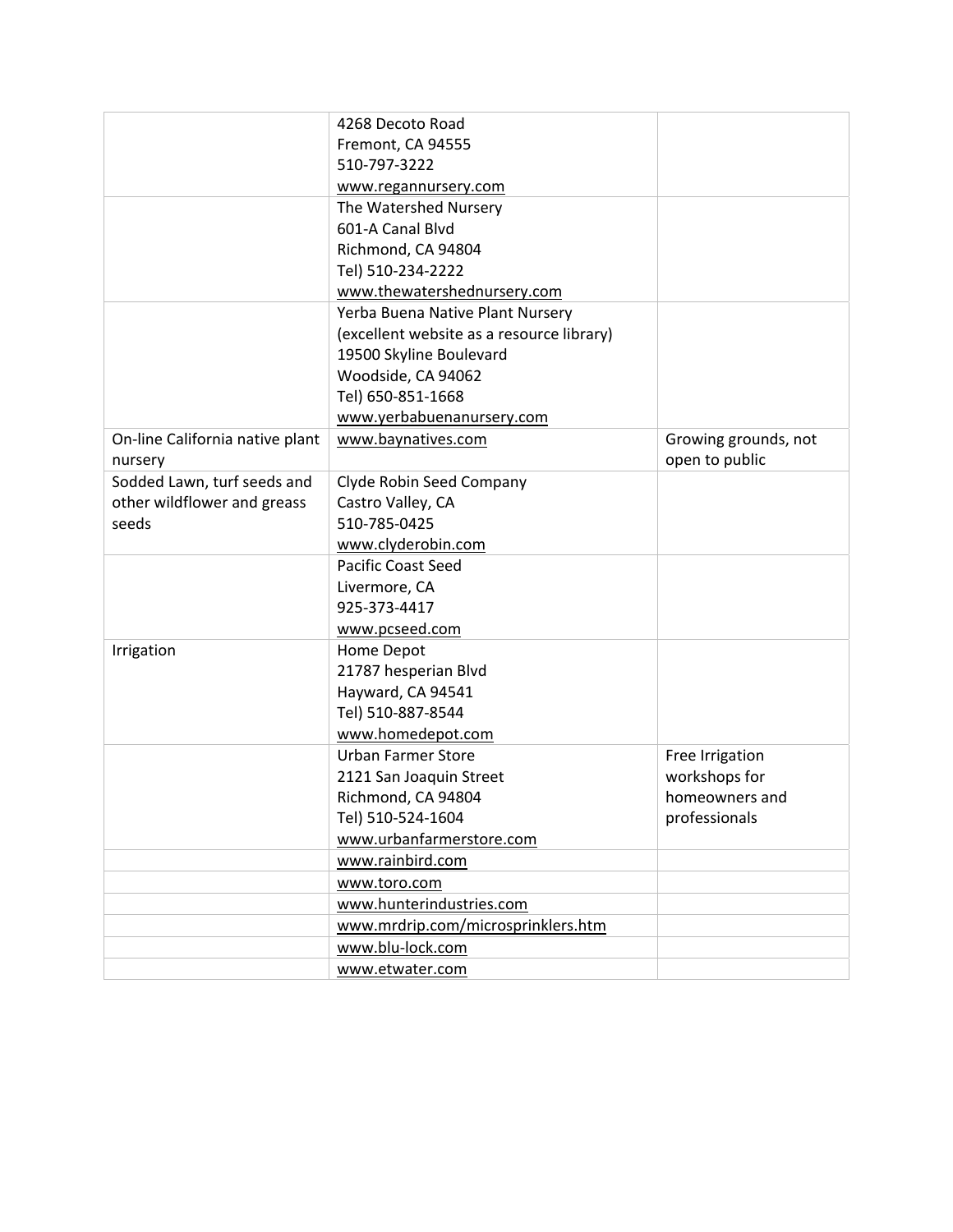# **Local and Regional Licensed Landscape Contractors in California**

### Published on March 2009

| City        | <b>Company Name</b>                                       | Certified<br>Green<br><b>Business</b> | Bay-Friendly<br>Qualified<br>Landscape<br>Professionals |
|-------------|-----------------------------------------------------------|---------------------------------------|---------------------------------------------------------|
| Hayward     | Pacheco Brothers Gardening, Inc.                          |                                       |                                                         |
|             | 795 Sandoval Way                                          |                                       |                                                         |
|             | Hayward, CA 94544                                         |                                       |                                                         |
|             | Tel) 510-487-3580                                         |                                       |                                                         |
|             | www.pachecobrothers.com                                   |                                       |                                                         |
|             | Scott Bigelow Landscaping                                 |                                       |                                                         |
|             | 510-537-0570                                              |                                       |                                                         |
|             | Serpico Landscaping, Inc.                                 |                                       |                                                         |
|             | 1764 National Avenue                                      |                                       |                                                         |
|             | Hayward, CA 94545                                         |                                       |                                                         |
|             | Tel) 866-282-0341                                         |                                       |                                                         |
|             | www.serpicolandscaping.com                                |                                       |                                                         |
|             | South Shore landscape                                     |                                       |                                                         |
|             | P.O. Box 6251                                             |                                       |                                                         |
|             | Hayward, CA 94540                                         |                                       |                                                         |
|             | Tel) 510-784-0172                                         |                                       |                                                         |
| San Lorenzo | Herzer Landscaping, Inc.                                  |                                       |                                                         |
|             | P.O. Box 365                                              |                                       |                                                         |
|             | 16120 Ashland Avenue                                      |                                       |                                                         |
|             | San Lorenzo, CA 94580                                     |                                       |                                                         |
| Fremont     | Sansei Gardens, Inc.                                      |                                       |                                                         |
|             | P.O. Box 14165                                            |                                       |                                                         |
|             | 3250 Darby Common                                         |                                       |                                                         |
|             | Fremont, 94539                                            |                                       |                                                         |
|             | Del Conte's Landscaping, Inc.                             |                                       |                                                         |
|             | 41900 Boscell Road                                        |                                       |                                                         |
|             | Fremont, CA 94538                                         |                                       |                                                         |
|             | Tel)510-353-6030                                          |                                       |                                                         |
| Oakland     | www.delandscaping.com<br>Adobe West Landscaping Co., Inc. |                                       |                                                         |
|             | 8440 Enterprise Way                                       |                                       |                                                         |
|             | Oakland, CA 94621                                         |                                       |                                                         |
|             | Tel) 510-636-1191                                         |                                       |                                                         |
| San Jose    | Blossom Valley construction, Inc.                         |                                       |                                                         |
|             | P.O. Box 24533                                            |                                       |                                                         |
|             | San Jose, CA 95154-4533                                   |                                       |                                                         |
|             | Tel) 888-969-7429                                         |                                       |                                                         |
|             | LandGro, a full service landscaping company               |                                       |                                                         |
|             | 765 Coleman Avenue                                        |                                       |                                                         |
|             | San Jose, CA 95110                                        |                                       |                                                         |
|             |                                                           |                                       |                                                         |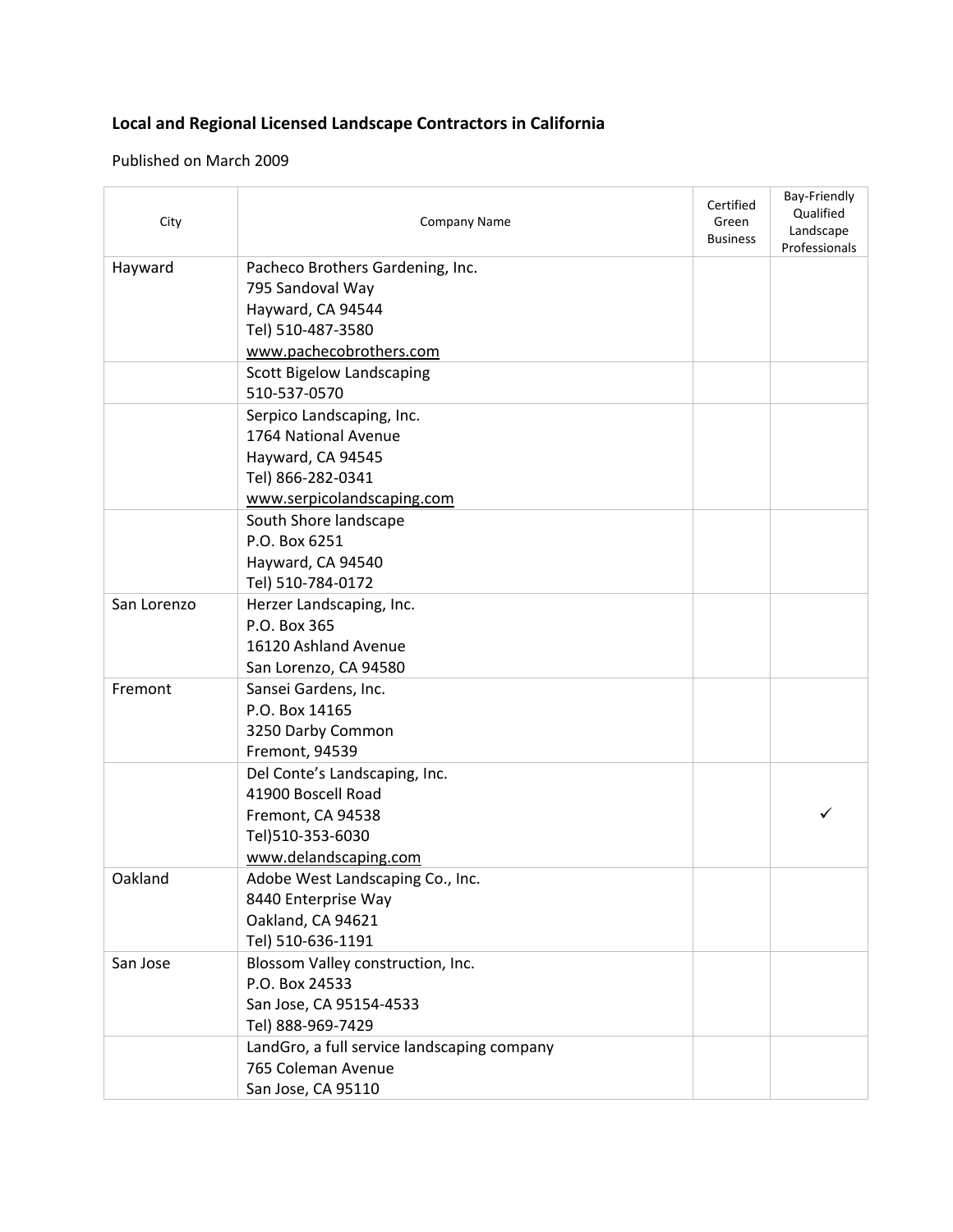|           | Tel) 408-291-5219                        |
|-----------|------------------------------------------|
|           | www.landgro.com                          |
| Livermore | <b>East Bay Construction Company</b>     |
|           | 6336 Patterson Pass Road, Suite H        |
|           | Livermore, CA 94550                      |
|           | Tel) 925-243-0288                        |
| Concord   | Mike McCall Landscape Inc.               |
|           | 4749 Clayton Road                        |
|           | Concord, CA 94521                        |
|           | Tel) 925-333-8100                        |
| Brentwood | Pacific Coast Landscape Management, Inc. |
|           | 24695 Marsh Creek Road                   |
|           | Brentwood, CA 94513                      |
|           | Tel) 925-513-2310                        |
|           | www.pacificcoastlandscape.net            |

# **Local and Regional Tree Care Service Providers with Certified Arborists on staff**

## Published on March 2009

| Location      | <b>Company Name</b>                         | Certified<br>Green<br><b>Business</b> | Bay-Friendly<br>Qualified<br>Landscape<br>Professionals |
|---------------|---------------------------------------------|---------------------------------------|---------------------------------------------------------|
| Hayward       | ArborTech Tree Care, Inc.                   |                                       |                                                         |
|               | P.O. Box 3188, Hayward, CA 94540-3188       |                                       |                                                         |
|               | Tel)800-809-TREE (8733)                     |                                       |                                                         |
|               | Local) 510-881-TREE (8733)                  |                                       |                                                         |
|               | www.arbortech1.com                          |                                       |                                                         |
|               | Pacheco Brothers Gardening, Inc.            |                                       |                                                         |
|               | 795 Sandoval Way, Hayward, CA 94544         |                                       |                                                         |
|               | Tel) 510-487-3580                           |                                       |                                                         |
|               | www.pachecobrothers.com                     |                                       |                                                         |
|               | <b>TREECO</b>                               |                                       |                                                         |
|               | 1764 National Avenue, Hayward, CA 94545     | In                                    |                                                         |
|               | Tel) 877-4-TREECO                           | progress                              | ✓                                                       |
|               | Local) 510-293-6966                         |                                       |                                                         |
|               | www.tree-co.com                             |                                       |                                                         |
| Castro Valley | ARBORWFLL                                   |                                       |                                                         |
|               | 21638 Redwood Road, Castro Valley, CA 94546 |                                       |                                                         |
|               | Tel) 888-969-8733                           |                                       |                                                         |
|               | www.arborwell.com                           |                                       |                                                         |
| <b>Dublin</b> | <b>DAVFY</b>                                |                                       |                                                         |
|               | P.O. Box 2246, Dublin, CA 94568             |                                       |                                                         |
|               | Tel) 800-559-7600                           |                                       |                                                         |
|               | Tel) 925-855-9974                           |                                       |                                                         |
|               | www.davey.com                               |                                       |                                                         |